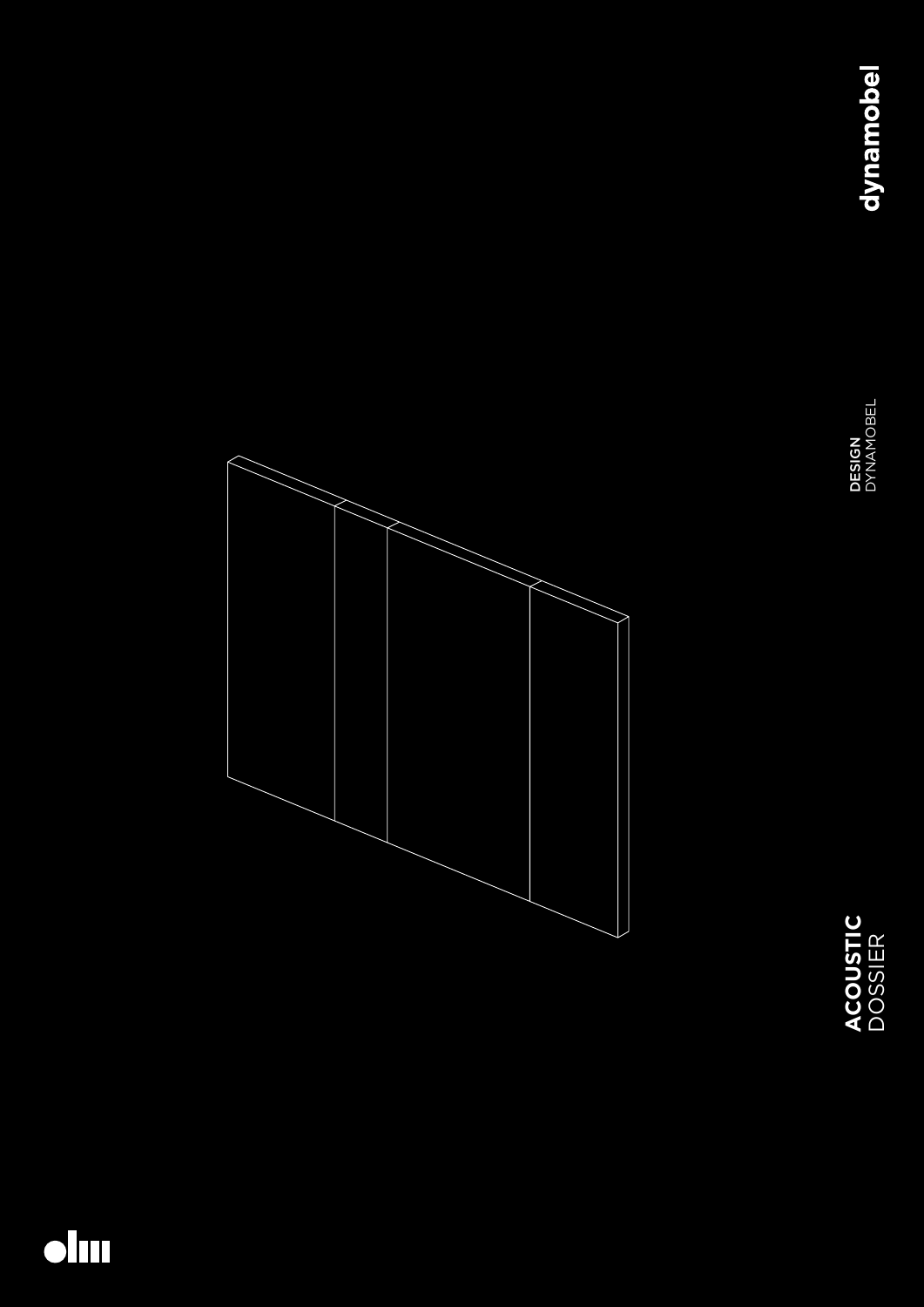



Los espacios de oficinas a menudo son lugares donde se generan ruidos que distraen e incluso son molestos para los usuarios de ese espacio, pudiendo incidir negativamente en la salud de los mismos. Por este motivo, es de suma importancia dotar a los espacios de trabajo de una correcta instalación de sistemas de absorción acústica en paredes y techos.

Cada proyecto requiere un acondicionamiento interior técnico y de diseño, y es ahí donde Dynamobel aporta soluciones para un confort acústico personalizado mediante este sistema de panelamiento.

La amplia gama de colores y tamaños que ofrece Acoustic permite adaptar su diseño funcional a las necesidades del espacio en paredes interiores, dando como resultado un producto sostenible que facilita la creación de diferentes composiciones en tabiques, columnas y otras superficies.

#### $\bullet$ <br> $\bullet$

# ACOUSTIC ACOUSTIC

Offices are often places with a lot of distracting or annoying noise. This may even affect their users' health. It is, therefore, extremely important to fit the walls and ceilings of workspaces out with suitable sound absorption systems.

Each project requires a tailor-made technical installation and that is where Dynamobel comes in with its solutions for customised acoustic comfort based on the Acoustic panelling system.

The wide range of colours and sizes in the Acoustic range means that its functional design can be adapted to the needs of the space in question, resulting in a sustainable product which facilitates the creation of different compositions on walls, partitions, columns and other surfaces.

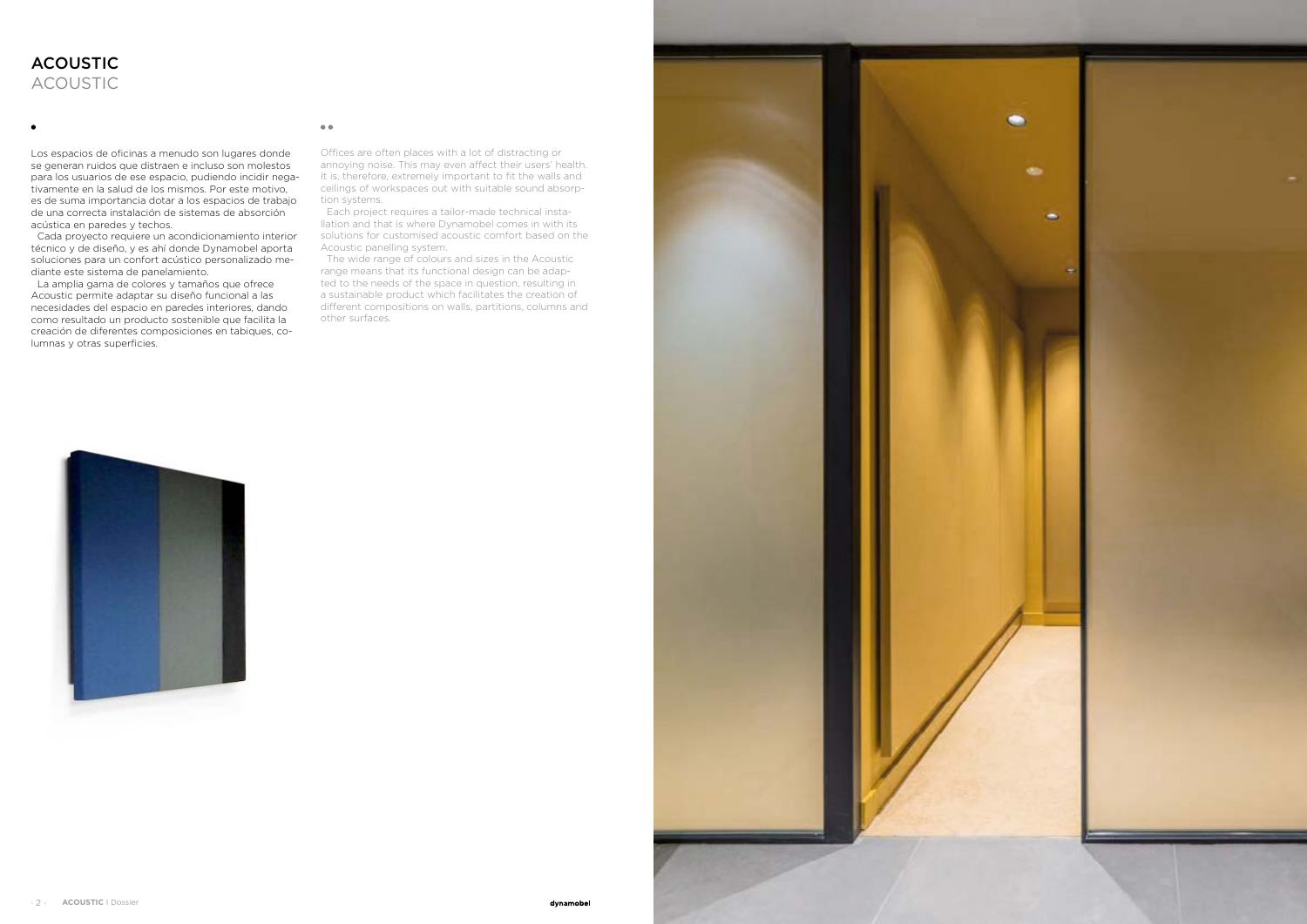









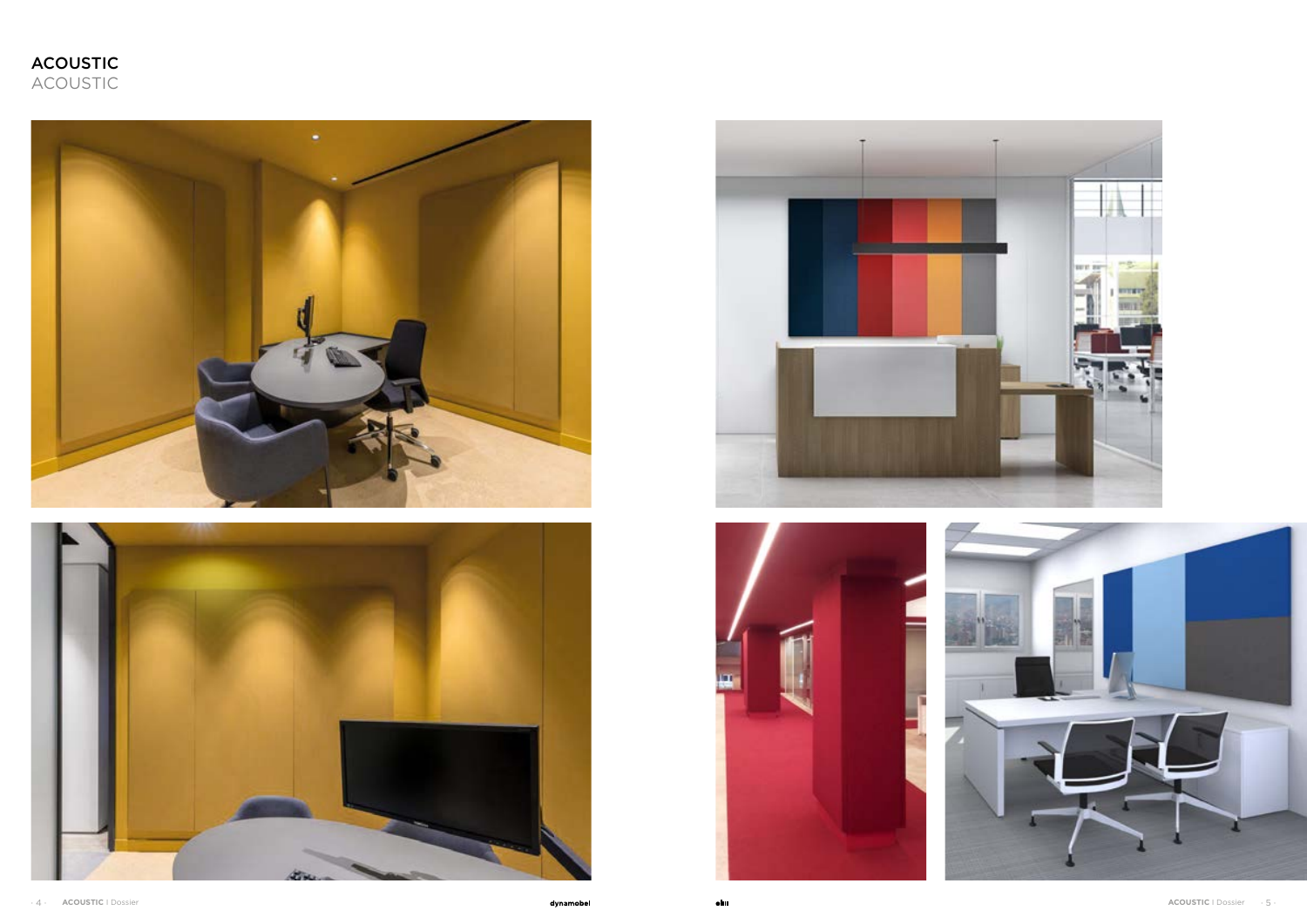- Tablero de melamina de 10 mm de espesor.
- •Panel fonoabsorbente (PET) e ignífugo (densidad 60  $kg/m<sup>3</sup>$ ).
- •Enmarcado con perfil de 2 mm de espesor.
- •Tapicería elegida grapada al tablero por su parte posterior.
- •Fonoabsorbencia. Coeficiente de absorción acústica ponderado  $aw = 0.65$  Mz.

#### FIJACIÓN

 $\bullet$ 

- •Cuelgues individuales: 4 ganchos en forma de "Z" en el panel y otros tantos herrajes para atornillar a pared.
- •Cuelgue con perfil continuo: 4 ganchos en forma de "Z" en el panel y 2 perfiles continuos en la pared.

### $\bullet\,\bullet$

- 10-mm thick **melamine** board.
- •Fire-retardant, sound-absorbing (PET) panel (density 60kg/m3).
- Framed with 2-mm thick profile.
- Chosen fabric stapled to the board on the back.
- **Sound-absorbing.** Weighted sound absorption coefficient  $aw = 0.65$  Mz.

| н | A 200<br>400<br>600<br>800<br>900<br>1000 |
|---|-------------------------------------------|
|   |                                           |
|   | 1200                                      |

| H 200 | 1600 |
|-------|------|
| 400   | 1800 |
| 600   | 2000 |
| 800   | 2200 |
| 1000  | 2400 |
| 1200  |      |
| 1400  |      |

PERFIL INDIVIDUAL **INDIVIDUAL PROFIL** 



# CARACTERÍSTICAS TÉCNICAS TECHNICAL CHARACTERISTICS



# PANEL ACÚSTICO PARED Y PANEL ACÚSTICO PARED IGNÍFUGO

ACOUSTIC WALL PANEL AND FIRE-RETARDANT ACOUSTIC WALL PANEL

### PERFIL CUELGUE PANEL PARED

WALL PANEL MOUNTING PROFILE

## MOUNTING

- Individual mounting profiles: 4 Z-clips on the panel and 4 fittings to screw to the wall.
- •Continuous mounting profile: 4 Z-clips on the panel and 2 continuous profiles on the wall.

PERFIL CONTINUO CONTINUOUS PROFILE



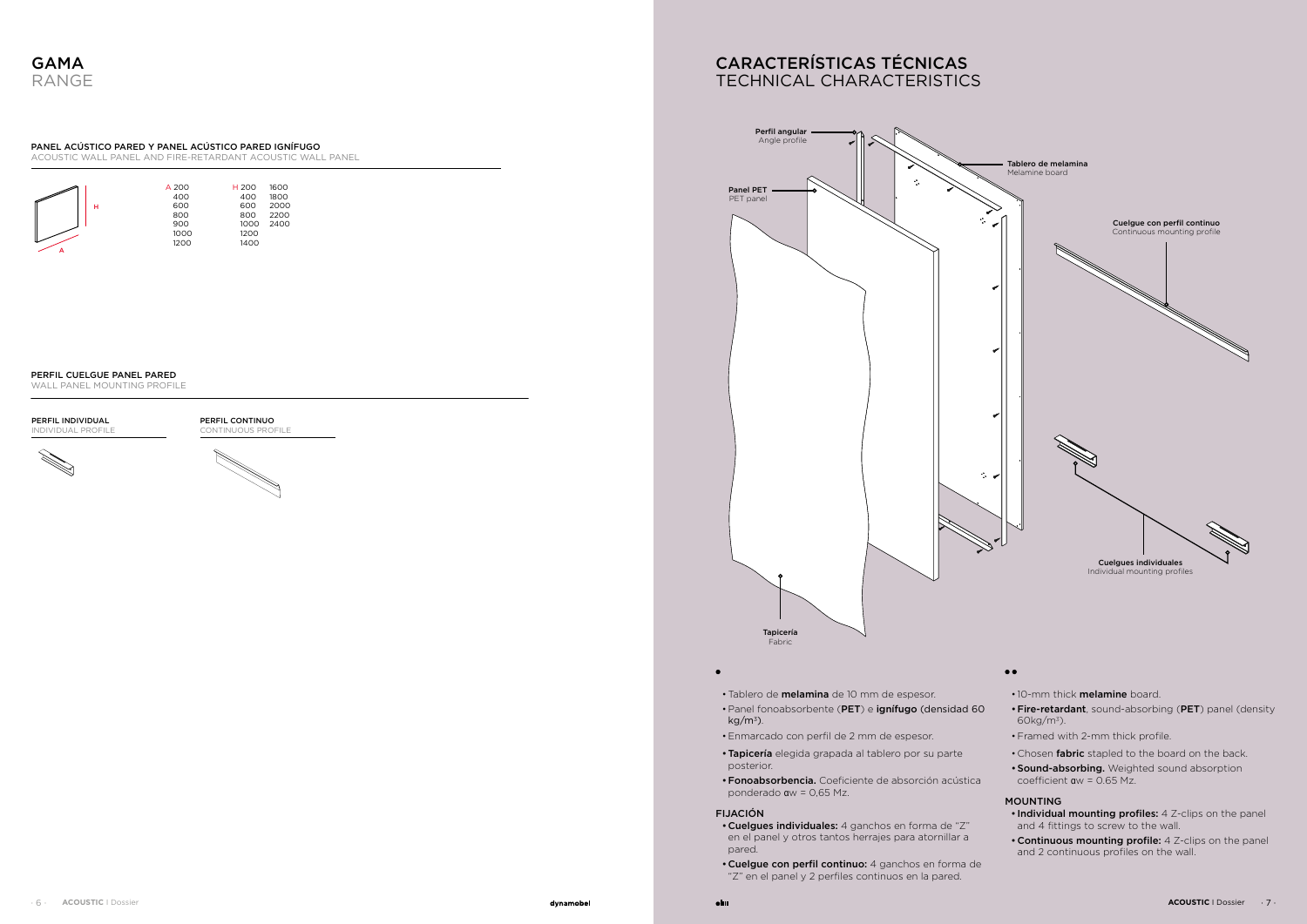**GS20 GS10 GS12 GS14 GS16 GS41 GS42 GS47 GS57 GS33 GS46 GS36 GS COLECCIÓN · FABRIC GRUPO 5 · GROUP 5** 

# **GM COLECCIÓN · FABRIC GRUPO 5 · GROUP 5**





**GS69**



**GS35**





**GS61 GS56**













**9911 9910 9914**

**31** COLECCIÓN · FABRIC GRUPO 3 · GROUP 3



**3130**

| 3120 | 3111 | 3110 | 3142 | 3141 | 3143 |
|------|------|------|------|------|------|
| 3161 | 3160 | 3157 | 3156 | 3181 | 3180 |

# ACABADOS FINISHES

# **99 COLECCIÓN · FABRIC GRUPO 2 · GROUP 2**

# ACABADOS FINISHES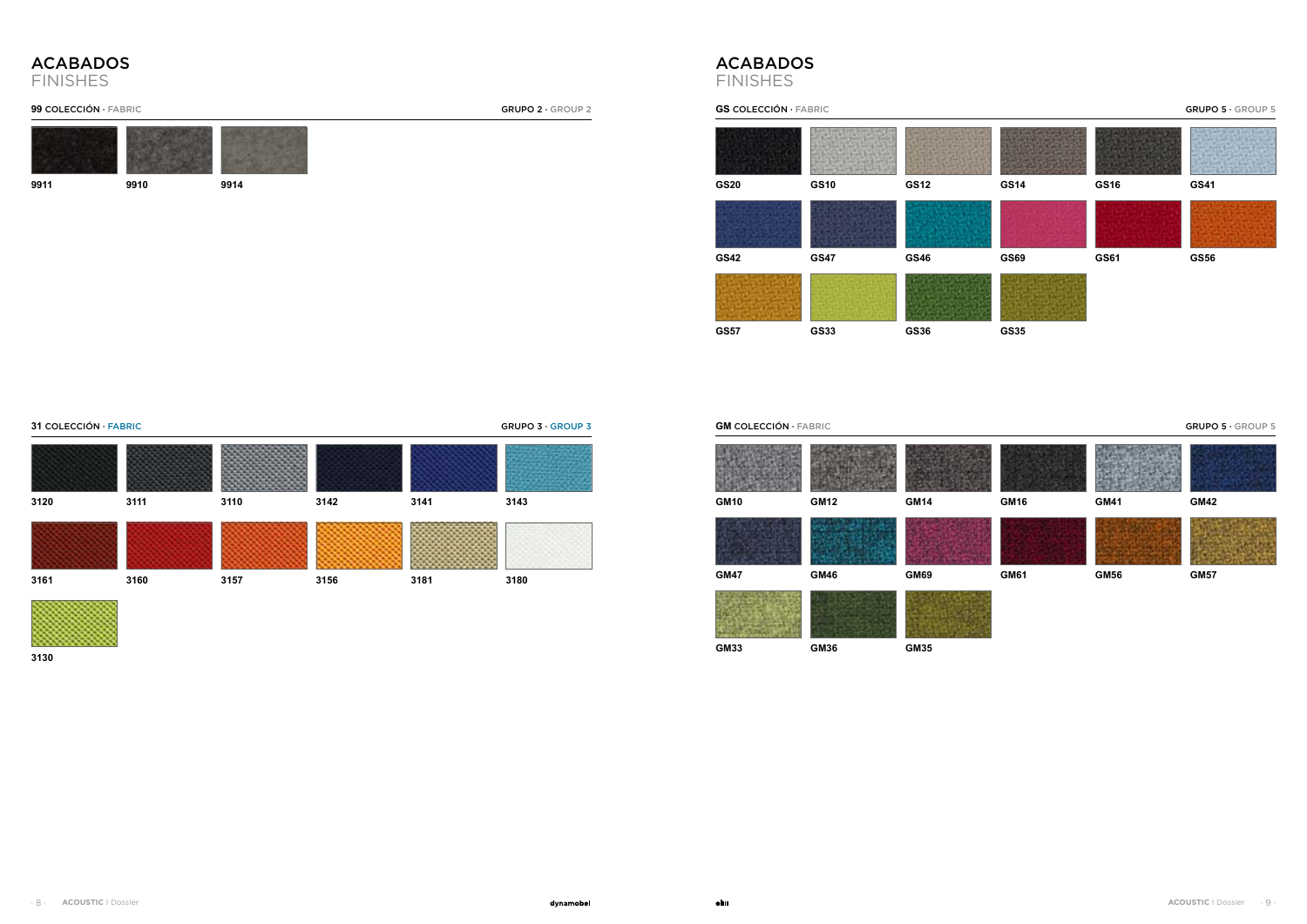

# **CERTIFICADOS** CERTIFICATIONS



**1**

**2**







### ISO 14001

En 2007 implementamos el sistema internacional de gestión ambiental ISO 14001, y desde estonces trabajamos intensamente para reducir el impacto medioambiental de nuestros productos, buscando la mejora continua en cada proceso y en cada producto.

### ISO 14001

In 2007, we implemented the International Environmental Management System ISO 14001 and are actively engaged in reducing the environmental impact of our products and the pursuit of continuous improvement.



Dynamobel can guarantee FSC certification the supply of wood from forests managed for controlled exploitation and sustainable, thus avoiding uncontrolled deforestation and logging illegal.



# Certificación PEFC

La certificación PEFC (Programa de Aprobación y Certificación Forestal) demuestra que Dynamobel puede garantizar el suministro de madera procedente de bosques gestionados para una explotación controlada y sostenible, evitando de esta forma la deforestación incontrolada y la tala ilegal.

## PEFC certification

#### Certificación FSC La obtención del

certificado de cadena de custodia FSC garantiza que, en Dynamobel, cumplimos los estrictos requisitos necesarios para distribuir productos certificados que garanticen su origen en bosques gestionados para obtener madera sostenible, desde el punto de vista medioambiental, económico y social.

Obtaining the certificate of FSC chain of custody ensures that in Dynamobel, we adhere to strict requirements for distributing certified products to ensure originated in forests managed for sustainable timber.

Otras certificaciones internacionales Nos comprometemos a obtener el certificado de producto que se requiera para cualquiera de nuestros productos en un país determinado. Por ejemplo, en 2008 obtuvimos el GECA para la silla DIS, que es una certificación medioambiental independiente para Australia, que garantiza un impacto medioambiental mínimo en el ciclo de vida del producto.

#### Another international certifications

We are committed to obtaining the certificate of product required for any of our products in a given country. For example, in 2008 obtained the chair GECA for DIS, which is a independent environmental certification for Australia, which ensures minimal environmental impact in the product life cycle.

#### CERTIFICADOS DE LA EMPRESA COMPANY'S CERTIFICATIONS



# SOBRE NOSOTROS ABOUT US

# MATERIALES

Extracción y transformación de las materias primas y el suministro de componentes. MATERIALS Material extraction and transformation and component supply.

# PRODUCCIÓN

Todos los procesos productivos. Estos datos se obtienen de proveedores y de nuestro sistema de gestión medioambiental ISO 14001.

PRODUCTION

All production processes. This information is obtained from the suppliers and the ISO 14001 environmental management system at Dynamobel.

#### $\bullet$

#### POLÍTICA MEDIOAMBIENTAL

 $\bullet$ 

En Dynamobel apostamos por el futuro y por un desarrollo sostenible que lo garantice. Por ese motivo, un 70% de la energía que consumimos proviene de fuentes renovables.

# ENVIRONMENTAL POLICIES

We have made a commitment to the future and to the sustainable development that ensures it. At Dynamobel, 70% of the energy that we consume comes from renewable sources.

#### TRANSPORTE

Transporte de los proveedores hasta Dynamobel y de éste hasta nuestro cliente.

TRANSPORT From the suppliers to Dynamobel, and from Dynamobel to our client.

# USO

Durante este proceso no se realizan intercambios ambientales.

USE In this process, no environmental exchanges take place.

# ELIMINACIÓN

El modo de eliminación de cada producto o su conversión en recurso.

ELIMINATION The mode of elimination for each product or its conversion into a resource.

#### GESTIÓN DEL FIN DE LA VIDA ÚTIL LIFE CYCLE STAGES